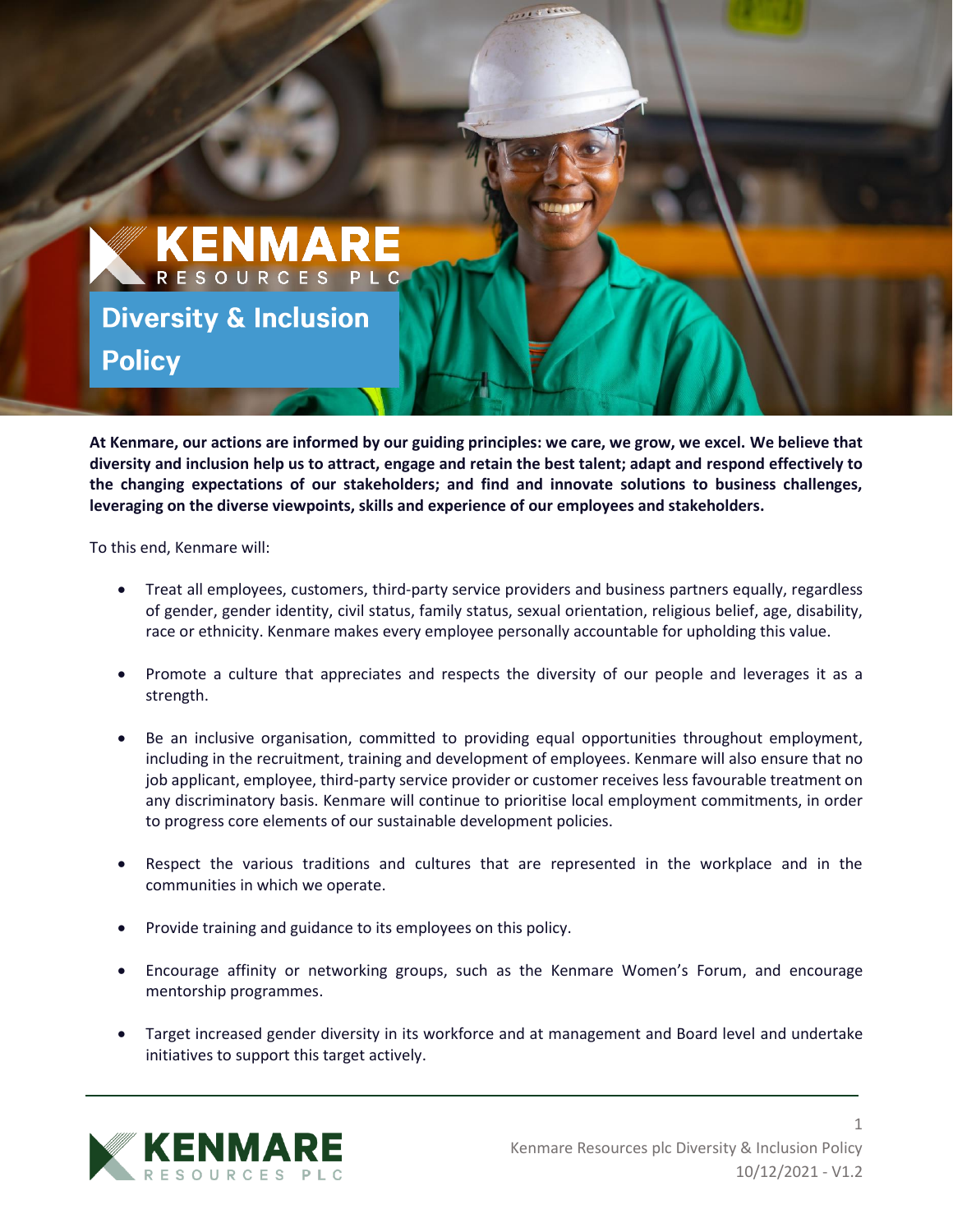- Publicly disclose data on workforce equality connected to gender and nationality.
- Endeavour to provide a working environment that is free from sexual harassment, harassment and bullying and where everyone is respected. Kenmare will ensure that any alleged wrongful behavior is investigated and support any individual who experiences sexual harassment, harassment or bullying in bringing such wrongful behaviour to a close.
- Treat allegations regarding potential breaches of this policy in confidence. Breaches of this policy will be investigated and dealt with in accordance with Kenmare's grievance and disciplinary processes.

Kenmare will ensure that employees understand and adhere to this Diversity & Inclusion policy. We will also ensure that third-party service providers (including contractors, suppliers, and business partners) are provided with this Diversity & Inclusion Policy and we will ask them to adhere to it.

The Diversity & Inclusion Policy is implemented by the Executive Committee and site leadership. The Sustainability Committee, and more widely the Board of Directors, has responsibility for overseeing Group-wide compliance with the Diversity & Inclusion Policy.

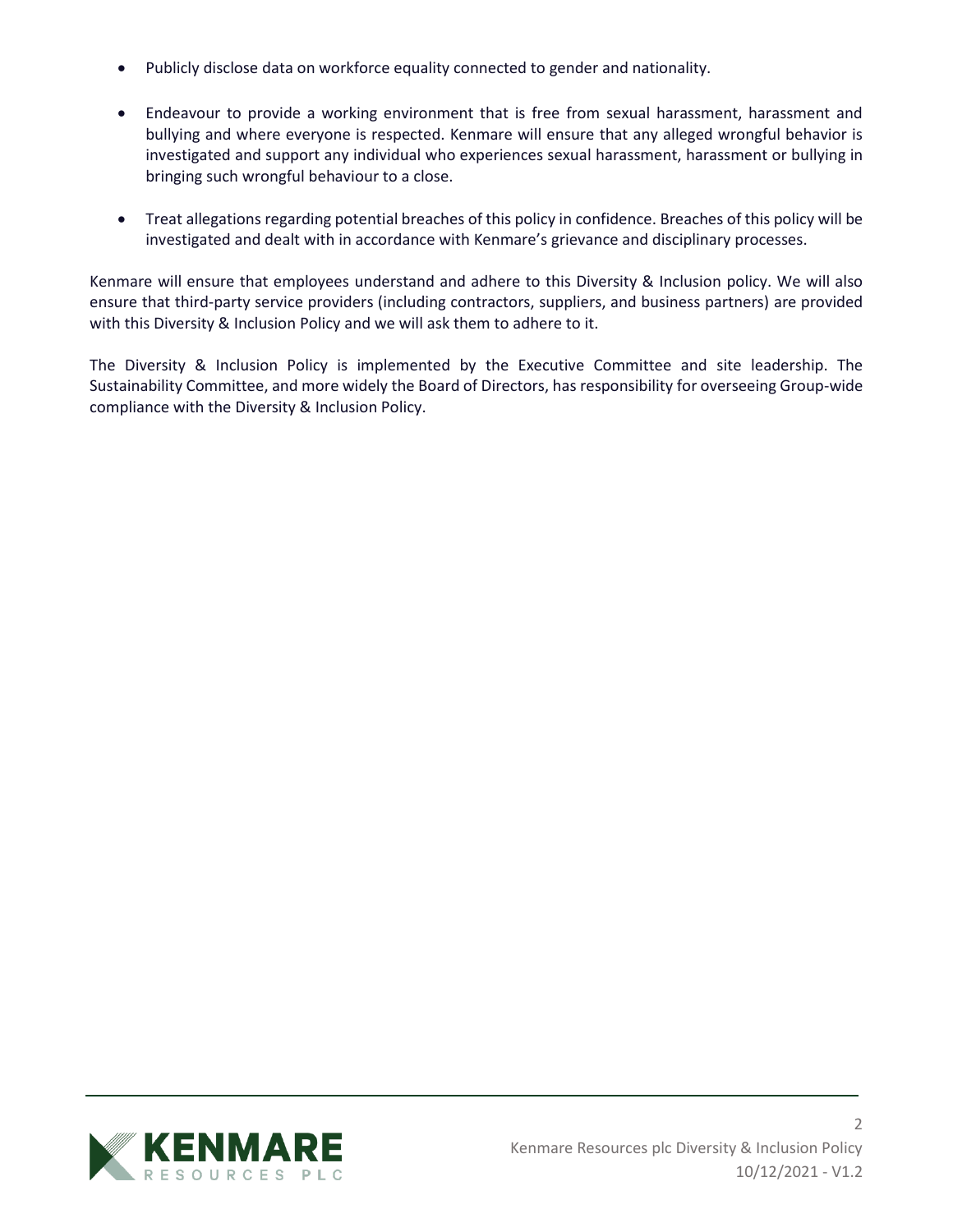This policy was reviewed and approved by the Board of Kenmare Resources plc and is signed by Michael Carvill, Managing Director on behalf of the Board of Kenmare Resources plc.

## **Michael Carvill**

Managing Director 10 December 2021

## **About Kenmare and scope of policy**

Kenmare is an established mining company operating the Moma Titanium Minerals Mine on the north-east coast of Mozambique. This Policy covers the Mine, our Mozambican offices in Nampula and Maputo and our head office in Dublin, Ireland.

We are one of the world's largest producers of mineral sands products, key raw materials ultimately consumed in everyday "quality-of-life" items such as paints, plastics, and ceramic tiles. We mine titanium-rich sands, mainly using dredges that float in artificial ponds, removing 3-5% of ore mined, and separate it into its constituent minerals. We then progressively rehabilitate the mined land before it is handed back to the local community. Once the minerals are separated, we transport our final products to ocean-going vessels from our dedicated port facility.